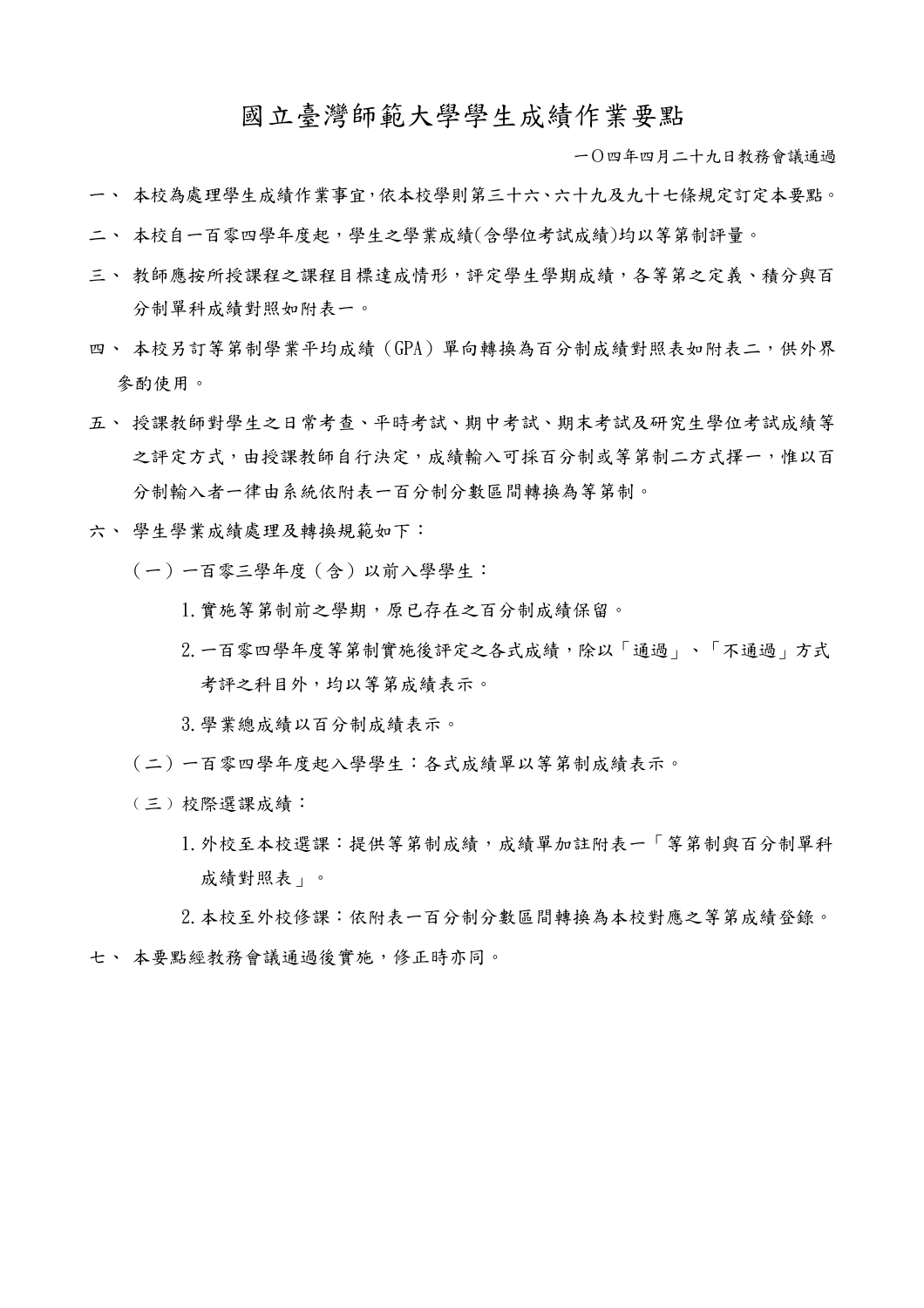附表一

一、各等第定義

A+:所有目標皆達成且超越期望(All goals achieved beyond expectation)

A:所有目標皆達成(All goals achieved)

A-:所有目標皆達成,但需一些精進(All goals achieved, but need some polish)

B+: 達成部分目標,且品質佳(Some goals well achieved)

B:達成部分目標,但品質普通(Some goals adequately achieved)

B-:達成部分目標,但有些缺失(Some goals achieved with minor flaws)

- C+:達成最低目標(Minimum goals achieved)
- C:達成最低目標,但有些缺失(Minimum goals achieved with minor flaws)
- C-:達成最低目標,但有重大缺失(Minimum goals achieved with major flaws)
- D:未達成最低目標(Minimum goals have not been achieved)
- E:未達成最低目標,且令人失望(Minimum goals have not been achieved and the performance has been disappointing)

X:因故不核予成績(Not graded due to unexcused absences or other reasons)

|  |  |  | 、等第制與百分制單科成績對照表 |  |  |  |
|--|--|--|-----------------|--|--|--|
|  |  |  |                 |  |  |  |

| 等第制成績             | 等第積分<br>(GP 值) | 百分制<br>分數區間      | 百分制分數單科成績對照      |
|-------------------|----------------|------------------|------------------|
| $A+$              | 4.3            | 90-100           | 95               |
| $\mathbf{A}$      | 4.0            | 85-89            | 87               |
| $A-$              | 3.7            | 80-84            | 82               |
| $B+$              | 3.3            | 77-79            | 78               |
| $\bf{B}$          | 3.0            | $73 - 76$        | 75               |
| $B-$<br>(研究生及格標準) | 2.7            | 70-72            | $70\,$           |
| $C+$              | 2.3            | 67-69            | 68               |
| $\mathbf C$       | 2.0            | 63-66            | 65               |
| $C-$<br>(大學部及格標準) | 1.7            | $60 - 62$        | 60               |
| $\mathbf D$       | $1.0\,$        | 50-59            | 55               |
| ${\bf E}$         | 0.0            | $1-49$           | 49               |
| $\mathbf X$       | $0.0\,$        | $\boldsymbol{0}$ | $\boldsymbol{0}$ |